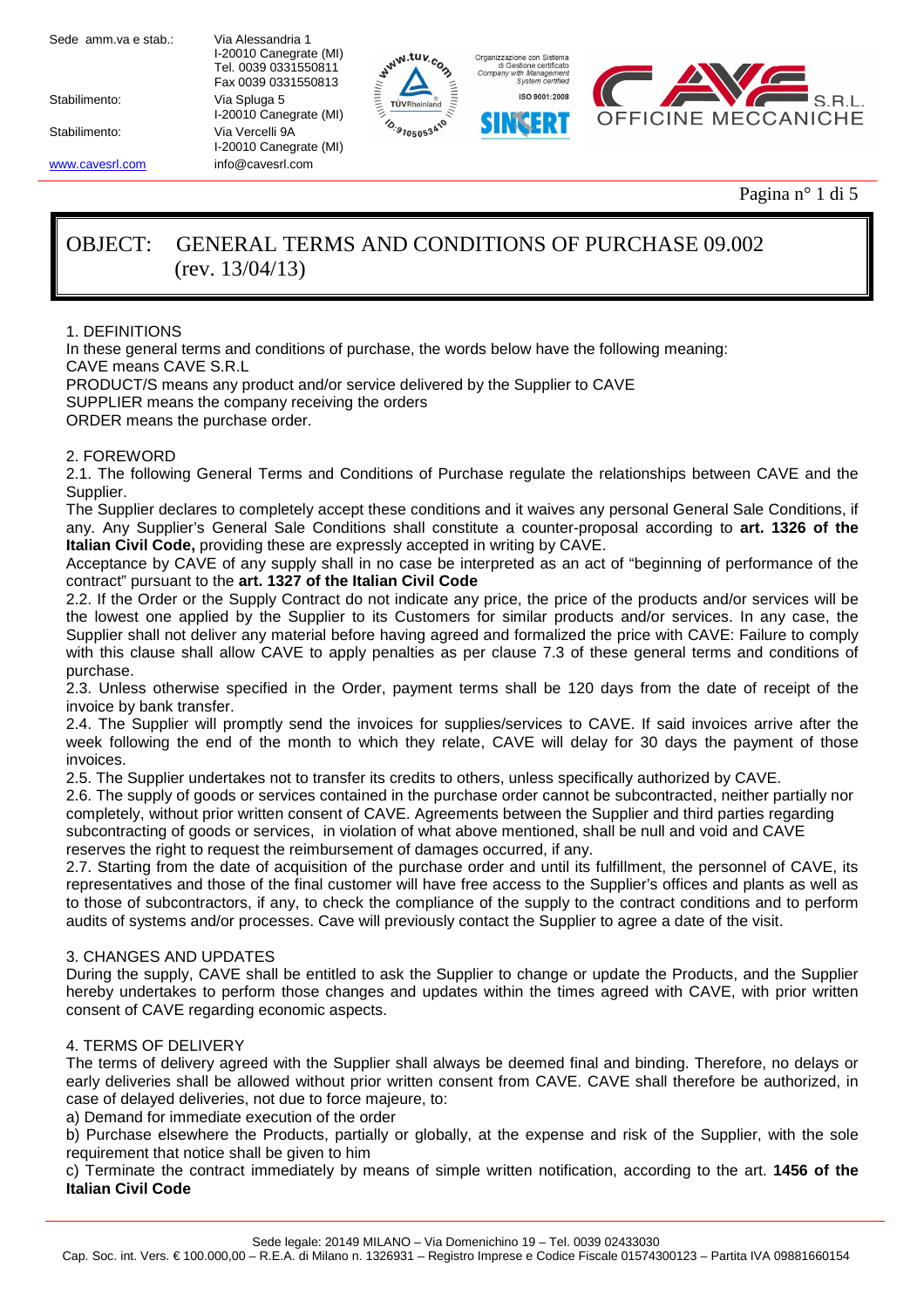| Sede amm.va e stab.: | Via Alessandria 1<br>I-20010 Canegrate (MI)<br>Tel. 0039 0331550811<br>Fax 0039 0331550813 | ww.tuv.c<br>7   | Organizzazione con Sistema<br>di Gestione certificato<br>Company with Management<br>System certified |                            |
|----------------------|--------------------------------------------------------------------------------------------|-----------------|------------------------------------------------------------------------------------------------------|----------------------------|
| Stabilimento:        | Via Spluga 5                                                                               | TÜVRheinland    | ISO 9001:2008                                                                                        | $S$ RI                     |
|                      | I-20010 Canegrate (MI)                                                                     |                 | NG ERI                                                                                               | <b>OFFICINE MECCANICHE</b> |
| Stabilimento:        | Via Vercelli 9A<br>I-20010 Canegrate (MI)                                                  | $^{40.9705053}$ |                                                                                                      |                            |
| www.cavesrl.com      | info@cavesrl.com                                                                           |                 |                                                                                                      |                            |

# Pagina n° 2 di 5

In any event, Cave reserves the right to charge the Supplier 2 % of the total value of the ordered and not or not completely delivered Products, every 5 working days of delay. In any case, the maximum amount of debits, which may be applied at every single delay, shall not exceed 10% of the total order value, related to the total quantity of not delivered or partially delivered Products. CAVE shall be entitled to apply this clause without prior notice and in a summary form at the end of the year. Those amounts represent a damage estimate, as previously and mutually agreed by the parties. This does not exclude the right of CAVE to request the reimbursement of every major damage. If the delay exceeds 30 days, CAVE might terminate the contract and enforce the guarantee without prejudice of the right to compensation for any damages incurred. It is furthermore understood that CAVE might enforce the portion of the guarantee related to the anticipation for that part of material which has not yet been positively tested.

# 5. MODES OF DELIVERY

5.1. The Supplier is responsible for adequate packaging and labeling of the goods. The Supplier shall comply with the shipping instructions as stated in the Order. Unless otherwise stated in the Order, the shipping and packaging costs shall be at the Supplier's expense. CAVE shall not reimburse the Supplier for any additional shipping cost, unless previously agreed and authorized in writing by CAVE.

5.2. The delivered products shall comply with the following:

5.2.0) the parts subcontracted by CAVE to Suppliers shall be identified with a punched Serial Number and perfectly traced. If the punching gets damaged during machining, the Supplier shall restore it and record it on the working documents, which constitute an integral part of the order (fabrication plan, technical data sheets and control plan from CAVE or from the customer). If the Supplier does not meet this provision, he shall be required to replenish the material.

5.2.1) the parts shall be identified with the code and the description stated in the order (Drawing and Job Number), identification with label or marking (even with permanent marker);

5.2.2) they shall be separated according to the part code and destination;

5.2.3) they shall be protected to avoid damages during transport or conveyance either within or outside the

premises, accordingly to the packaging instructions stated in the Order or in the enclosures;

5.2.4) the parts shall be delivered in a way to grant the inspection on arrival and subsequent quality control.

5.2.5) the parts shall be perfectly DEBURRED, to avoid injuries to the operator while handling and/or testing them. In any case, all required functional deburring and adjusting operations shall be carried out.

5.3. The shipping documents and invoices shall indicate all the following data: CAVE purchaser order number, CAVE job number, CAVE material code with relevant supplied quantity. If the Supplier does not comply with said clause, CAVE will have the right to reject the goods.

5.4 The material shall be delivered together with the certificates and/or the documents required when placing the order. The documents shall be put in an envelope addressed to the attention of the Quality Manager of Cave.

5.4.1) The Supplier knows and accepts with the purchase order that he shall supply the material together with all certificates and/or other required documents and that this condition is accepted as a integral and fundamental part of the supply to all effects and purposes. Therefore, failure to supply the certification/documentation to Cave (i.e. not sent together with the material, imprecise and/or incomplete) shall constitute a serious breach, resulting in a non-expedited order in the full sense of the term; Cave shall be thus entitled to calculate the payment term starting from the date of receipt of the exact and complete certification/documentation.

5.4.2) Unless otherwise communicated to CAVE, the required certificates and/or documents shall be issued in A4 format and in a form which allows a precise optical reading, a precise scanning and a precise printing on paper.

5.5 The transfer of ownership of the material will take place at the final destination at CAVE. The receipt of the material at the final destination at CAVE warehouse will be the condition for the payment of the Supplier's invoices. The transfer of ownership of services will take place at the moment when the services are carried out.

# 6. PRODUCT LIABILITY

6.1. GENERAL RULES

Unless otherwise mentioned in the lines of the purchase order, of this document or of the enclosures (drawings and/or specifications), the material/machining delivered to CAVE o to companies indicated by CAVE, shall COMPLY with the applicable specifications as stated by following normative documents in the last issued revision,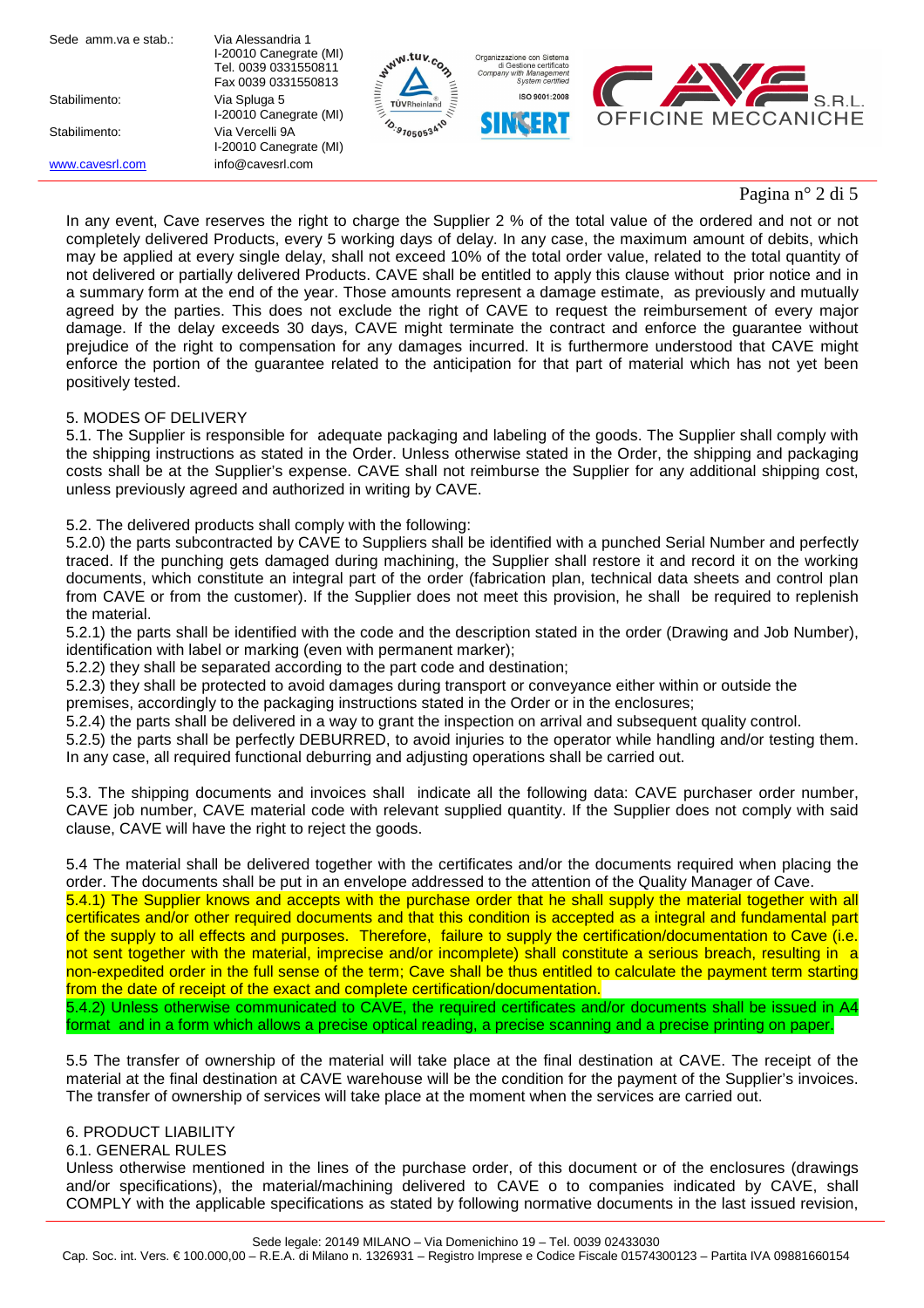| Sede amm.va e stab.: | Via Alessandria 1<br>I-20010 Canegrate (MI)<br>Tel. 0039 0331550811<br>Fax 0039 0331550813 | $w^{W}.$ tuv.                  | Organizzazione con Sistema<br>di Gestione certificato<br>Company with Management<br>System certified |                            |
|----------------------|--------------------------------------------------------------------------------------------|--------------------------------|------------------------------------------------------------------------------------------------------|----------------------------|
| Stabilimento:        | Via Spluga 5                                                                               | <b>TÜVRheinland</b>            | ISO 9001:2008                                                                                        | $S$ RI                     |
|                      | I-20010 Canegrate (MI)                                                                     |                                |                                                                                                      | <b>OFFICINE MECCANICHE</b> |
| Stabilimento:        | Via Vercelli 9A<br>I-20010 Canegrate (MI)                                                  | $\frac{10.97050534}{9.050534}$ |                                                                                                      |                            |
| www.cavesrl.com      | info@cavesrl.com                                                                           |                                |                                                                                                      |                            |

Pagina n° 3 di 5

which are obligatory inside the European Union: Directive 2000/53/CE. CAVE reserves the right to ask for conformity certificates of the supplied material and/or for copies of certifications issued by approved bodies that attest the adequacy to the a.m. specifications of the delivered Products.

#### 6.2. CONFORMITY OF QUANTITY

The Supplier guarantees that the quantity of Products supplied is in conformity with the agreements and with what declared in the shipping note.

Should the quantity of Products do not comply with the agreements or with what declared in the shipping note, CAVE expressly reserves the right to exercise one of the following options:

a) to accept the difference of quantity with the power to accordingly modify the quantities of future deliveries, if any.

b) to reject the exceeding part of the supply, with the power, if the Supplier does not immediately withdraw the exceeding goods, to send back the exceeding quantity of goods at Supplier's risks and expense or to charge him the storage costs.

c) Save the provisions of Paragraph 6, to require the Supplier to immediately deliver the missing Products, it being understood that all major expenses or charges shall be borne by the Supplier. In this case, the Supplier undertakes to immediately deliver the missing Products.

#### 6.3. DIFECTIVE PRODUCTS

The Supplier undertakes all the necessary steps to ensure that the Products comply with the quality requirements, as indicated in the drawings and technical documents enclosed to the purchase orders which must be considered entirely as integral part of these General Terms and Conditions of Purchase. The Supplier ensures that the supplied Products are free from faults and defects and that they comply with the functional specifications already agreed and with the applicable legal and obligatory regulations.

#### 6.4. NON-CONFORMITY - QUALITY

The non-conformity reports sent to the Supplier may generate one of the following cases:

1) the whole lot or part of it will be rejected and the Supplier will be charged the corresponding amount;

2) the whole lot or part of it will be rejected and the Supplier will be asked to repair it within a certain period of time, compatibly with the production requirements;

3) CAVE will charge the Supplier the costs occurred for selections, repairs, scrapping, production shutdown and administrative expenses which were made necessary to solve the non-conformity.

The Supplier shall ensure the replacement of non-conforming goods within a period of time which does not pose a economic threat to CAVE; this period of time will be fixed each time by CAVE and indicated in calendar days. Failure to comply with this clause may result in the application of the penalties for late delivery , as mentioned at Par. 4 of these General Terms and Conditions of Purchase. CAVE may return to the Supplier faulty or exceeding goods at his expense. The payment of the goods shall not be deemed as acceptance of the products and/or service and shall not prevent CAVE to check the supply or to require remaking or repair. The term for submitting a complaint for fault parts or parts not complying with the specifications shall be 24 months, according to art. No. **1495 of the Civil Code.**

6.5. The Supplier warrants that the Products are free from manufacturing defects, both machining or material defects, for a period of 24 months starting from the delivery date, unless otherwise agreed among the Parties.

# 7. CIVIL LIABILITY

If during the use of any parts, on which CAVE has directly or indirectly assembled a product supplied by the Supplier, an accident occurs causing damages to objects or people, it's understood from the very beginning that, if the accident is caused by a defective product, the Supplier shall hold CAVE free and harmless of any claim and/or legal action from third parties as well as from any expenses or charges which CAVE should incur in conjunction with and as a consequence of these actions and/or claims

# 8. CASES OF FORCE MAJEURE

The Supplier is not held responsible for any delays in supplies if the delay is really and solely caused by natural disasters, mobilizations, revolts, National strikes (if not previously announced or foreseeable by the Supplier), fire or other unforeseeable event and completely out of the Supplier's control. In such cases, the Supplier shall immediately inform CAVE and communicate the remedial measures adopted or envisaged to solve these problems. In any case, the parties agree that delay or failure in performance of subcontractors, if any, shall not be considered as events of Force Majeure, provided that these have not been caused by the a.m. events of Force Majeure.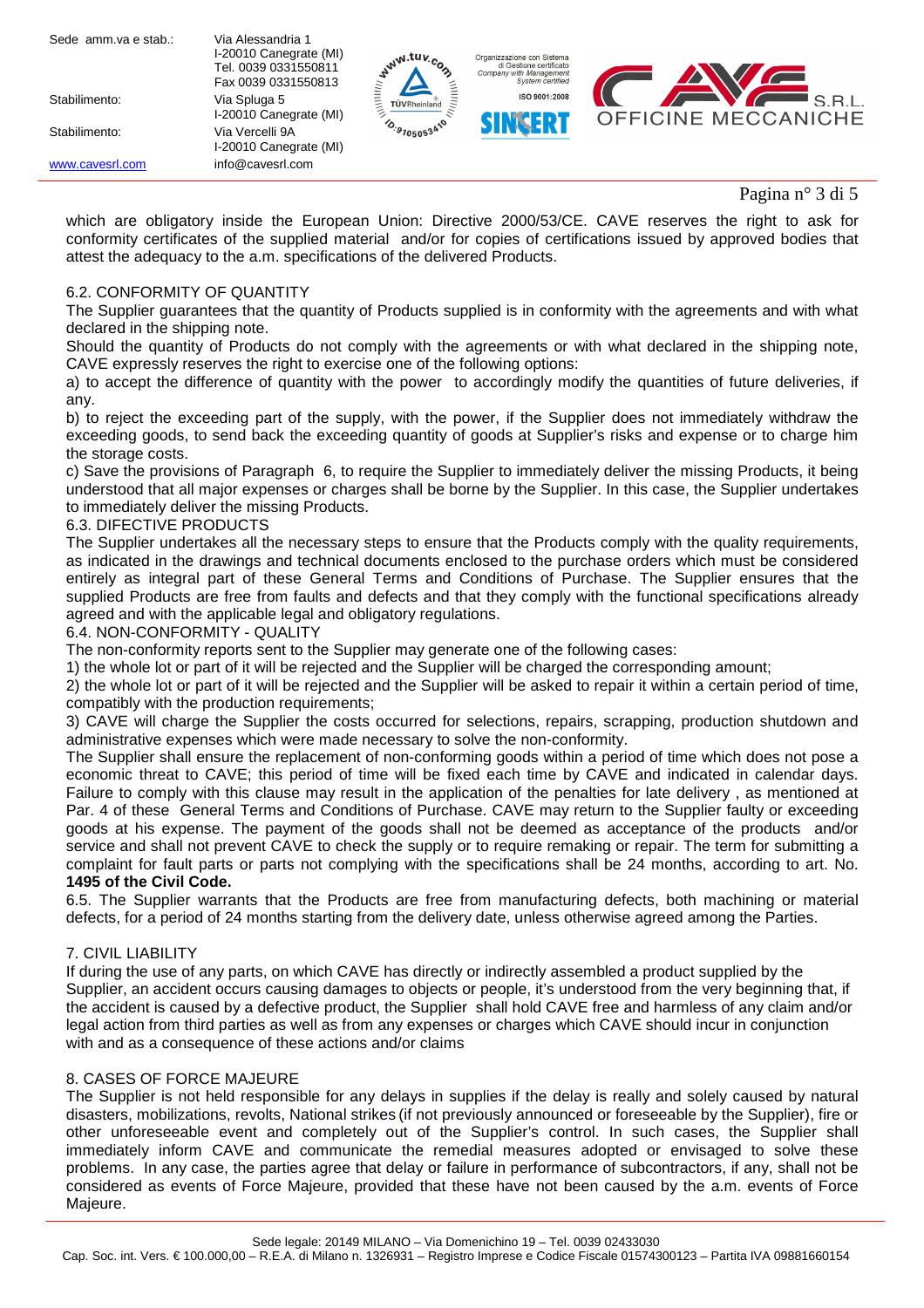| Sede amm.va e stab.: | Via Alessandria 1      |  |  |
|----------------------|------------------------|--|--|
|                      | I-20010 Canegrate (MI) |  |  |
|                      | Tel. 0039 0331550811   |  |  |
|                      | Fax 0039 0331550813    |  |  |
| Stabilimento:        | Via Spluga 5           |  |  |
|                      | I-20010 Canegrate (MI) |  |  |
| Stabilimento:        | Via Vercelli 9A        |  |  |
|                      | I-20010 Canegrate (MI) |  |  |
| www.cavesrl.com      | info@cavesrl.com       |  |  |
|                      |                        |  |  |







Pagina n° 4 di 5

# 9. LEGISLATIVE RULES

If the Product is subject to Italian and/or foreign legislative requirements (covering safety, pollution etc.), the Supplier is bound to prepare specific documentation regarding the type approval and production processes which shows inter alia how the characteristics concerned have been tested, by whom and the results. This documentation shall be retained by the Supplier and shall be delivered to CAVE upon request by the latter. The Supplier shall impose similar obligations on its own suppliers.

# 10. TOOLS AND EQUIPMENTS

# 10.1. TOOLS AND EQUIPMENTS OWNED BY CAVE

All tools and equipments owned by CAVE and made available by it to the Supplier to be used for the manufacture of a Product, shall be marked. The use of these tools and equipments shall be allowed to the Supplier by CAVE under a free loan agreement. Therefore, no remuneration or economic right will be charged to the Supplier for this reason. The Supplier shall use the tools and equipments owned by CAVE only to manufacture the Products. Any other use of these tools and equipments is absolutely forbidden. In case of breach of this obligation by the Supplier, CAVE reserves the right to charge for all direct and indirect damages deriving from such improper use.

Tools and equipments shall be returned at simple request from CAVE, in any moment and without any justification. The Supplier shall carry out routine maintenance work of tools and equipments owned by CAVE and in no case and for no reason can tamper or modify them, except to take actions aimed to improve the Process/Product, which shall be carried out after written approval from CAVE.

# 10.2. TOOLS AND EQUIPMENTS OWNED BY THE SUPPLIER.

If the tools and equipments used by the Supplier to manufacture the Products are exclusively owned by him, CAVE reserves the right, on termination for whatever reason of the supply contract, to pay a price equal to the residual amortization of these tools and equipments, thus acquiring ownership of them.

# 11. INDUSTRIAL PROPERTY

# The Supplier warrants that:

a) Products and/or services subject of the present agreement do not breach any patent, trademark, license, model or industrial drawing, copyright or any other third party intellectual and industrial property

b) Products shall not contain or shall not be manufactured with substances which deplete the ozone layer such as halogens, chlorofluorocarbons, methylchloroform or carbon tetrachloride, as provided by the Montreal Protocol.

c) Products shall not contain or shall not be manufactured with substances such as PBB (Polybrominated Biphenyl), PBBO (Polybrominated Biphenyl Oxide), also called PBBE (Polybrominated Biphenyl Ether). No type of asbestos may be used and/or delivered.

d) All Products delivered to CAVE, according to this agreement, are new and do not contain any reconditioned or used part, unless specifically authorized in writing by CAVE.

The Supplier shall give to CAVE all necessary rights and licenses to use and sale the products and/or services purchased with this Order. The Supplier agrees to defend, protect and indemnify CAVE from any responsibility arising out of any claims , actions or suits toward CAVE and its Customers, for infringements of patents, industrial invention, copyrights, trademarks and trade secrets caused by the products and/or services contained in this Order. In case of disputes or claims, the Supplier shall obtain the authorization for CAVE to continue to use and sell the products and/or services, as stated in this Order, or to replace the delivered products with other regular products and/or services.

If the research, design, experimental or development works are carried out by the Supplier in relation to a specific assignment received by CAVE, the invention and exclusive industrial rights, the drawings and in general all technical results shall be the exclusive property of CAVE.

# 12. EXPRESS TERMINATION CLAUSE

12.1. CAVE may terminate the supply contract governed by these General Terms and Conditions of Purchase, if the Products do not comply with the technical or quantity requirements agreed or if the Supplier cannot fulfill one of the conditions provided in "Changes and Updates" (Art. 3) "Defective Products" (Art. 6.3), "Industrial Property" (Art. 11), "Tools and equipments" (Art. 10), "Foreword" (Art. 2).

12.2. CAVE may terminate the existing supply relationship with an advance notice of 30 days if it informed in writing the Supplier about the noncompliance of an obligation contained in one article of these General Terms and

Sede legale: 20149 MILANO – Via Domenichino 19 – Tel. 0039 02433030